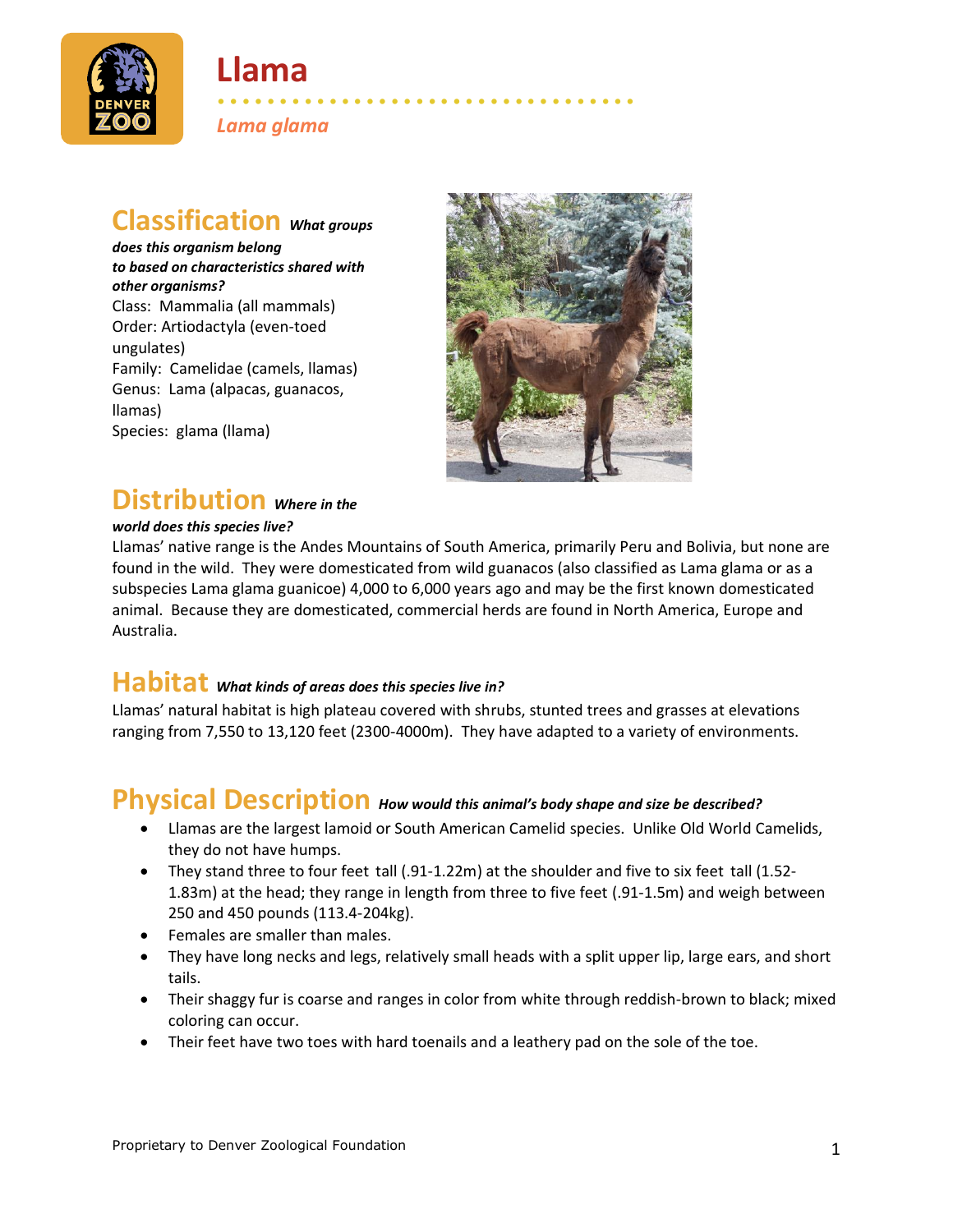

# **Llama**

*Lama glama*

#### **Diet** *What does this species eat?*

*In their historic range*: Llamas eat primarily shrubs and grasses. Their food provides most of the moisture they need to survive in a dry, high-elevation environment.

• • • • • • • • • • • • • • • • • • • • • • • • • • • • • • • • • •

*At the zoo*: Llamas are fed hay, specially formulated biscuits for herbivores and fresh browse.

### **Predators** *What eats this species?*

The most common predators of llamas are coyotes, mountain lions, and ocelots.

#### **Social Organization** *How does this animal interact with others of its species?*

Llamas are social, gregarious animals that live in herds ranging in size from 20 to 100. Family groups consist of a single male, up to six females and their current-year offspring. Males leading family groups are territorial and aggressive with competing males, driving them away from the herd. Males without harems congregate in bachelor groups. Because they are protective of other animals, llamas are used as guards for sheep, goats, and horses and herds may adopt sheep as part of their family. Llamas communicate with one another in a variety of ways. Body posture can convey dominance or subordination; ear positioning indicates mood. Although usually quiet, they vocalize to warn of predators, and mothers hum to their offspring who hum in response. They may use common latrines to mark a herd's territory by sight and scent. When annoyed, threatened or establishing dominance, they may spit at the offender.

#### **Life Cycle** *How does this species mate, raise young, grow and develop?*

Llamas are polygynous; males mate with multiple females in their herd. They tend to mate during the southern hemisphere's late summer and fall (November to May). Female llamas experience induced ovulation, releasing an egg within 24-36 hours after mating. Gestation lasts about eleven months, at which time one offspring, called a cria, is born. Newborns weigh between 18 and 33 pounds (8-15kg) and can stand within an hour. The infant will nurse for four to five months, and its mother will continue to care for it until it is a year old, at which time the male will drive it away from the herd. Both males and females reach sexual maturity at two to three years old. Well-cared-for llamas can live for more than twenty years; average life span is 15 years.

#### **Adaptations** *What physical and behavioral characteristics enable this animal to survive and thrive?*

• Llamas' blood contains a high amount of **hemoglobin, the protein that carries oxygen from the lungs throughout the body**, which enables them to survive at high elevation with low levels of oxygen.